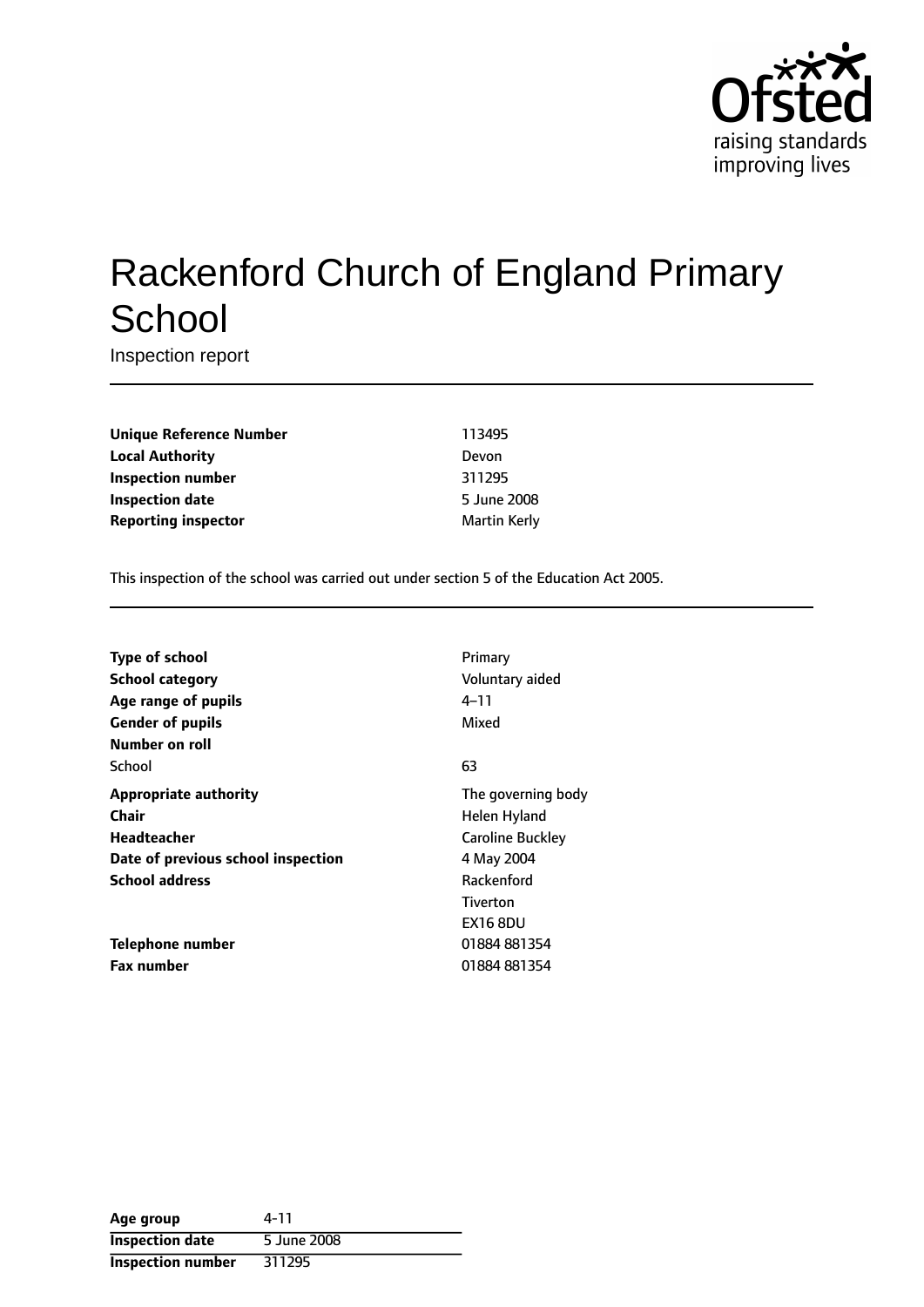.

© Crown copyright 2008

#### Website: www.ofsted.gov.uk

This document may be reproduced in whole or in part for non-commercial educational purposes, provided that the information quoted is reproduced without adaptation and the source and date of publication are stated.

Further copies of this report are obtainable from the school. Under the Education Act 2005, the school must provide a copy of this report free of charge to certain categories of people. A charge not exceeding the full cost of reproduction may be made for any other copies supplied.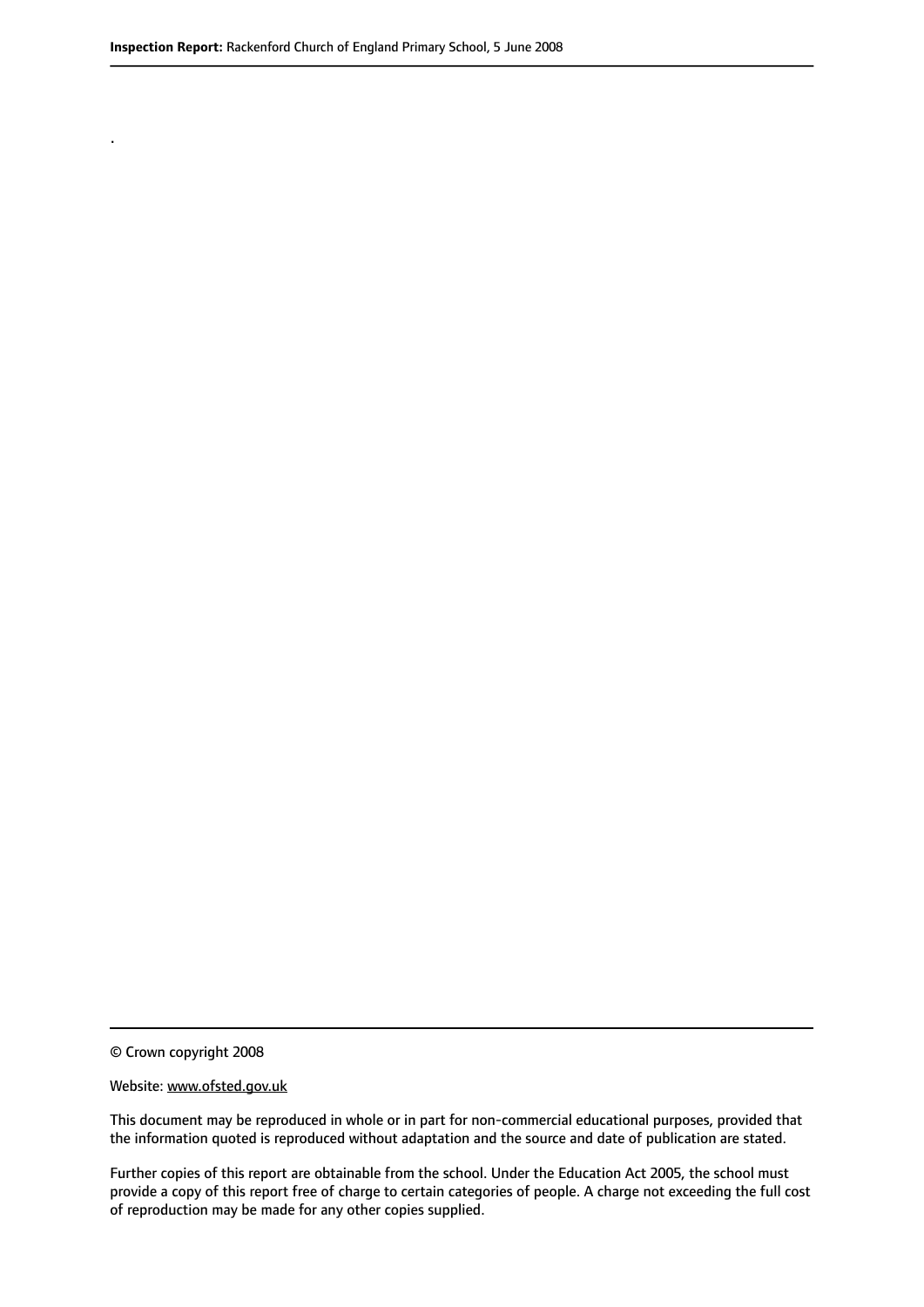# **Introduction**

The inspection was carried out by an Additional Inspector who evaluated the overall effectiveness of the school and investigated the following:  $\cdot$  progress being made by pupils of all abilities  $\cdot$ the way the school provides for pupils of different ages and needs in the same class  $\cdot$  the effectiveness of leadership within a small team of mainly part-time teachers Evidence was gathered from observations around the school, discussions with pupils, staff and governors, and analyses of the school's working documents and the questionnaires completed by parents. Other aspects of the school were not inspected in detail, but the inspector found no evidence to suggest that the school's own assessments, as given in its self-evaluation, were not justified, and these have been included where appropriate in this report.

## **Description of the school**

This school is much smaller than average. Pupils are registered in two classes, one for children in the Foundation Stage and Years 1 and 2, the other for pupils in Years 3, 4, 5 and 6. For large sections of the day, they are taught in three or four smaller groups with children in the Foundation Stage and the Year 6 pupils frequently taught as single year groups. Most pupils come from the small village of Rackenford and the surrounding very rural area. Almost all are White British and all speak English as their first language. The proportion of pupils with learning difficulties is close to average, but they are unevenly distributed with many more in some year groups than in others. The staff team has been expanded this year to include a new full-time teacher as well as the three part-time teachers who have been in post for some time. The relatively limited accommodation is being extended with the acquisition of an additional classroom ready for occupation at the beginning of the new school year.

#### **Key for inspection grades**

| Grade 1 | Outstanding  |
|---------|--------------|
| Grade 2 | Good         |
| Grade 3 | Satisfactory |
| Grade 4 | Inadequate   |
|         |              |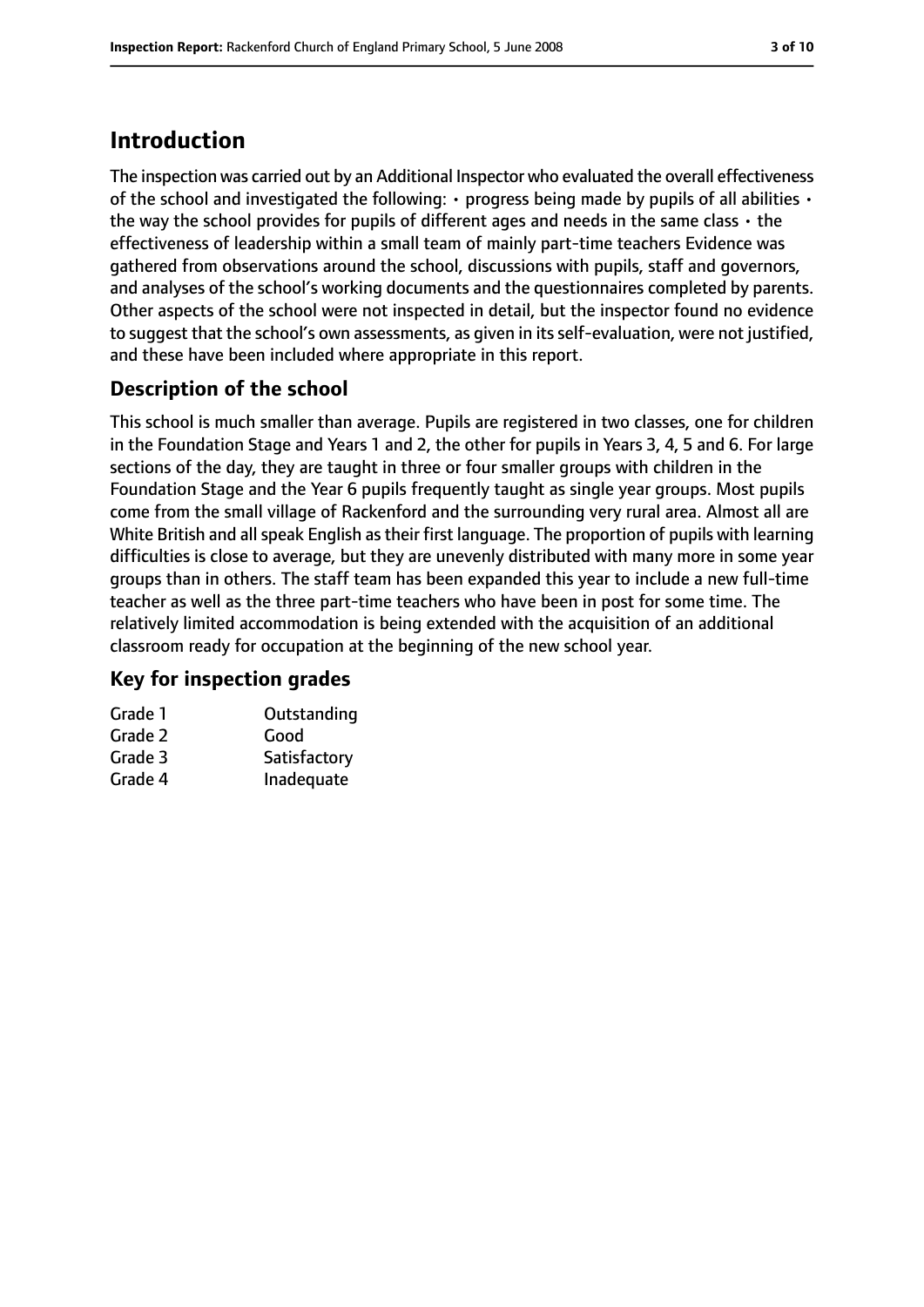### **Overall effectiveness of the school**

#### **Grade: 2**

This good school serves its community well. It has many strengths and few areas in need of improvement. Pupils achieve well and attain above average standards. Within their good personal development and well-being there are some outstanding elements, including pupils' exemplary behaviour in lessons and around the school. Parents are unanimous in their approval of the school's work. One summed up the views of many by writing, 'My child loves the school and has benefited from all the additional activities, rare in such a small school.' Others commented on the 'commitment and enthusiasm of all the staff', one saying that this 'more than makes up for any lack in facilities'. The headteacher ensures there is a constant focus on improving the school and, together with other staff and governors, carries out frequent checks on pupils' progress and the school's performance. The school has an accurate view of its strengths and those areas needing improvement. This has led to significant progress since the last inspection and the school is well placed to improve further.

The attainment of children on entry is broadly as expected nationally. However, it is exceptionally varied, and, with so few in each year group, tends to fluctuate from one year to the next. Children make good progress in their first year in school in the Foundation Stage. This good progress is maintained by pupils of all abilities and standards are above average in national tests in Years 2 and 6. The school quickly identifies those who find learning difficult. It is effective at enlisting external expertise and carefully deploys the well qualified teaching assistants to provide extra help for these pupils, enabling them to progress well. One parent of such a pupil referred to 'the fantastic help' received. Standards in reading, mathematics and science are higher than those in writing. Some pupils previously made slower progress in writing, particularly when taught in a class of three or more year groups. For a few, this is still the case, because their speaking and listening skills and vocabulary are somewhat limited and this restricts their ability to convey ideas and use complex sentences in their writing. The school carefully tracks the progress of all pupils and sets realistic but challenging year-end targets. Almost all pupils are on track to reach their targets, particularly in reading and mathematics, and the work of pupils currently in Years 2 and 6 shows above average standards are being maintained.

The pupils are particularly well known by the staff. This contributes to the good care, guidance and support they receive. The school rigorously implements procedures designed to safeguard them. Pupils report feeling completely safe in school and are confident, if they have a problem, about approaching a member of staff or one of the trained Year 5 mediators, who carry out their duties very conscientiously. This peer mediation is just one element of the outstanding range of opportunities for pupils to take responsibility around the school as well as contributing to the wider community through participating in festivals and events to sponsor charities. All pupils from Years 3, 4, 5 and 6 are involved in the extensive weekly rota of school duties, which they fulfil independently and efficiently. Pupils have a good understanding of the importance of healthy lifestyles and are very committed to the extensive range of physical activities provided. A group of older pupils were visibly excited at playtime as they anticipated going kayaking later in the day. The school has received Healthy Schools and Activemark awards in recognition of its good work in these aspects. Pupils enjoy school a great deal and talk about it very enthusiastically. Attendance rates are above average. Pupils' moral and social development is strong and they collaborate well, for example when working in pairs to describe and build three dimensional shapes in mathematics. These qualities contribute to the good level of skills acquired ready for their next stage of education and adult life.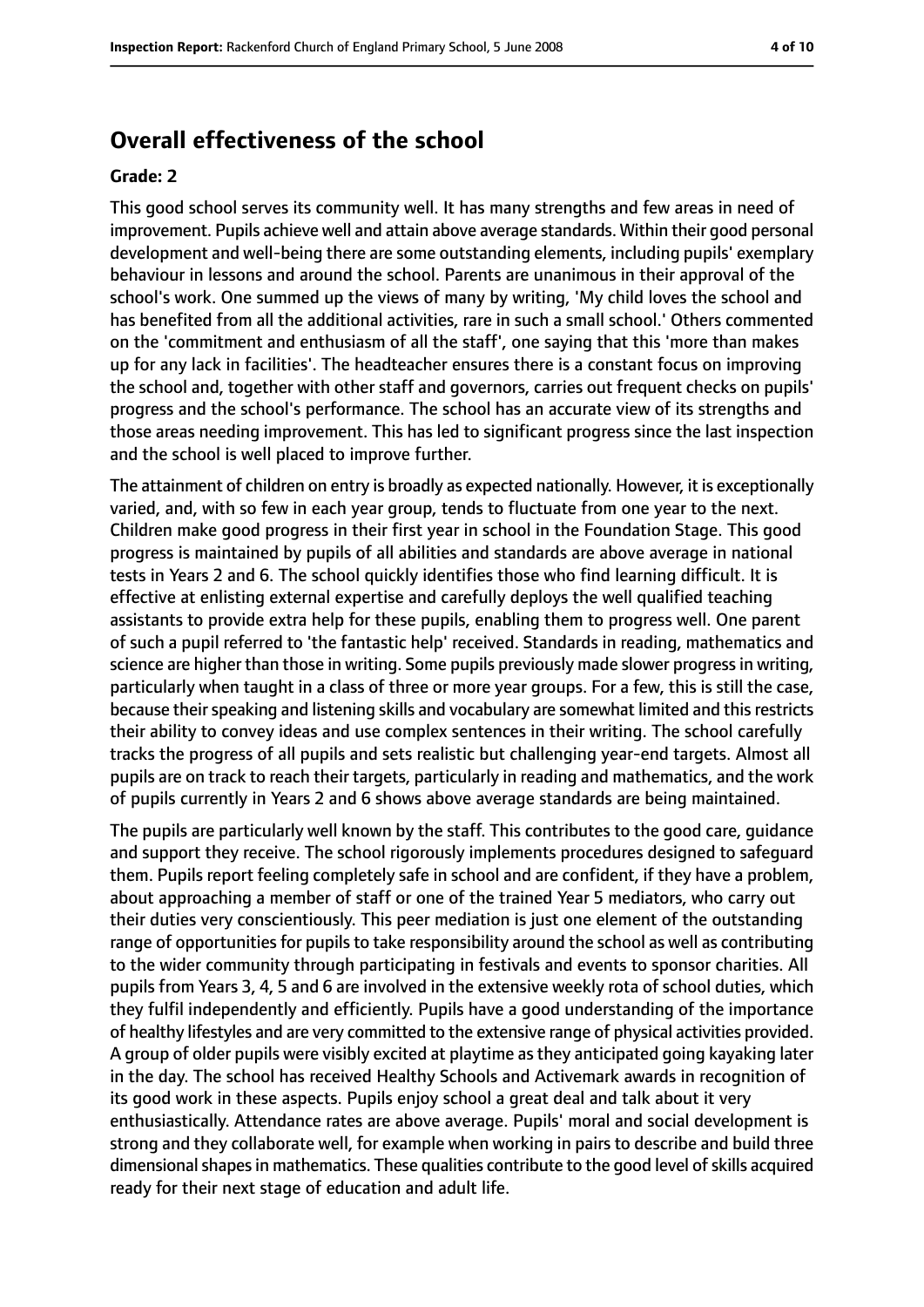Teachers plan lessons carefully to provide work which reflects the variation of age and need in

each class. This is particularly strong in mathematics and usually good in English. They make sure pupils are clear about what it is they are learning, and encourage them to reflect on their own progress. Most work is marked in detail, often with careful suggestions about how to improve. Pupils receive good academic guidance. They find the regular one-to-one discussion with teachers helpful in thinking about their short-term targets and what they need to do to improve. There is good liaison between teachers and teaching assistants to ensure a coherent programme of work, even though at least three different teachers teach most pupils during the week. Pupils are exceptionally positive about their learning and have a lot of fun in some lessons, for example in art when sketching a 'mummified' figure adopting various poses. The children in the Foundation Stage are benefiting from the recently developed designated room and outdoor area, but are not given enough opportunities to make independent choices when learning through play.

The curriculum meets the needs of the current mixed-age classes and ensures that pupils do not repeat topics. The school recognises there is insufficient guidance at present about promoting the progression of key skills. As a result, staff have begun revising the current long-term plans in the light of new national guidance and the changing class structures from September. The outstanding quality and range of additional activities beyond the classroom strengthens the curriculum. They include musical productions, drama, sporting events, weekly swimming for all, annual residential experiences in Years 3,4,5 and 6 to destinations including France and London, and visits to such places as a mosque and Exeter Cathedral. These widen the pupils' horizons and give them a good awareness of cultural diversity beyond their immediate environment.

The headteacher works effectively and provides good leadership in addition to her significant teaching commitment. There is a distinct sense of a united staff team and the headteacher is supported well by her colleagues, who are taking on increased responsibilities for their subjects. However, the headteacher is the only member of staff with formal leadership responsibilities and this imposes a heavy schedule. She is supported very well by the chair and other governors, for example in the preparatory work for the new classroom. Governors fulfil their roles exceptionally well. They are kept very well informed by the headteacher and through their own regular visits, and have a particularly clear understanding of the school's strengths and weaknesses. The headteacher has established a well structured annual cycle for monitoring the school's performance and makes good use of the information gained, for example when analysing the pupils' progress, in order to identify priorities in the school improvement plan.

## **Effectiveness of the Foundation Stage**

#### **Grade: 2**

Children settle into school quickly following a supportive induction programme including close links with the pre-school setting in the village. They share a class with Year 1 and 2 pupils but for much of the day are with a teaching assistant in a newly designated area with direct access to a secure outdoor space. They make good progress in all areas of learning and by the end of the year, most have met the learning goals for their age, and a few have exceeded them. Their room is relatively small, restricting the range of activities that can be set up, but the children respond well to the teaching assistant and show a vivid imagination in some of their play. The school recognises that at present too much of the day is spent being directed by an adult with insufficient time for children to choose and move freely in and out of doors. New equipment has been purchased recently, including tricycles and a mini-greenhouse, to extend the range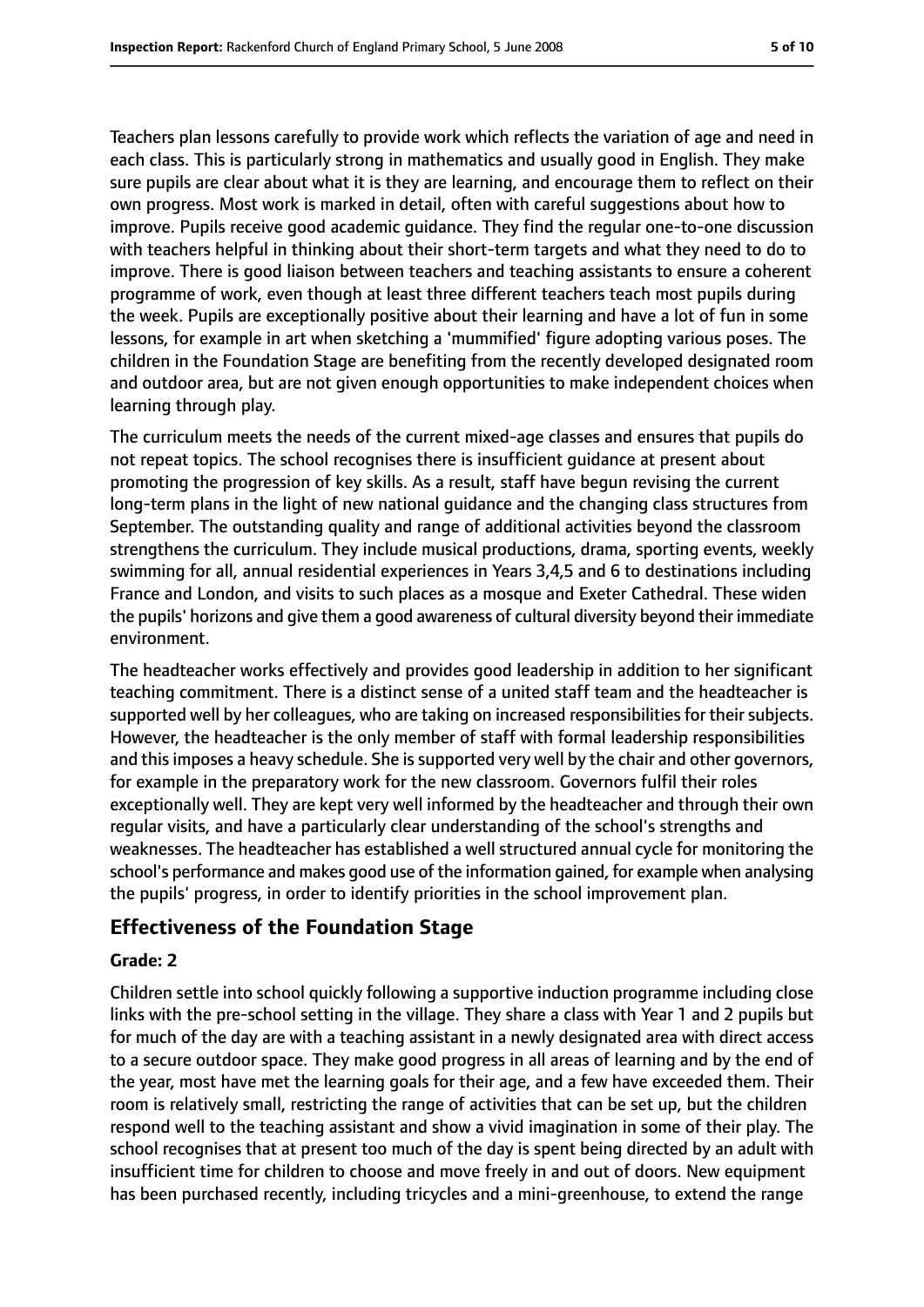of learning experiences and the children thoroughly enjoy enriching activities such as when they join the older pupils for French.

#### **What the school should do to improve further**

- Increase the rate of pupils' progress in writing, particularly in Years 3 to 6.
- Ensure there is a better balance between activities set by adults and those chosen by children in the Foundation Stage, with more opportunities to move independently in and out of doors.
- Include detailed guidance on how to secure the progression of key skills when revising the long-term curriculum plans.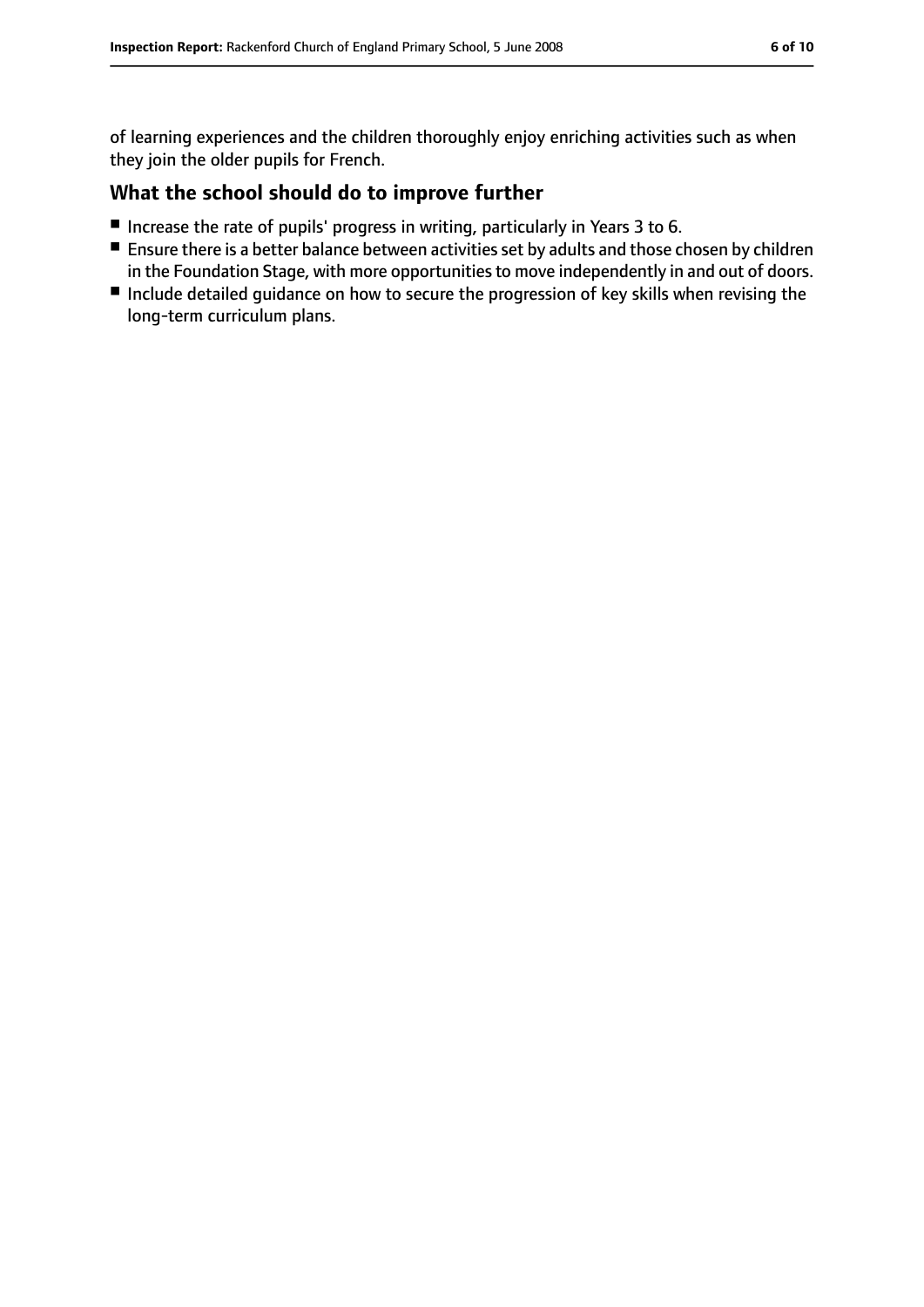**Any complaints about the inspection or the report should be made following the procedures set out in the guidance 'Complaints about school inspection', which is available from Ofsted's website: www.ofsted.gov.uk.**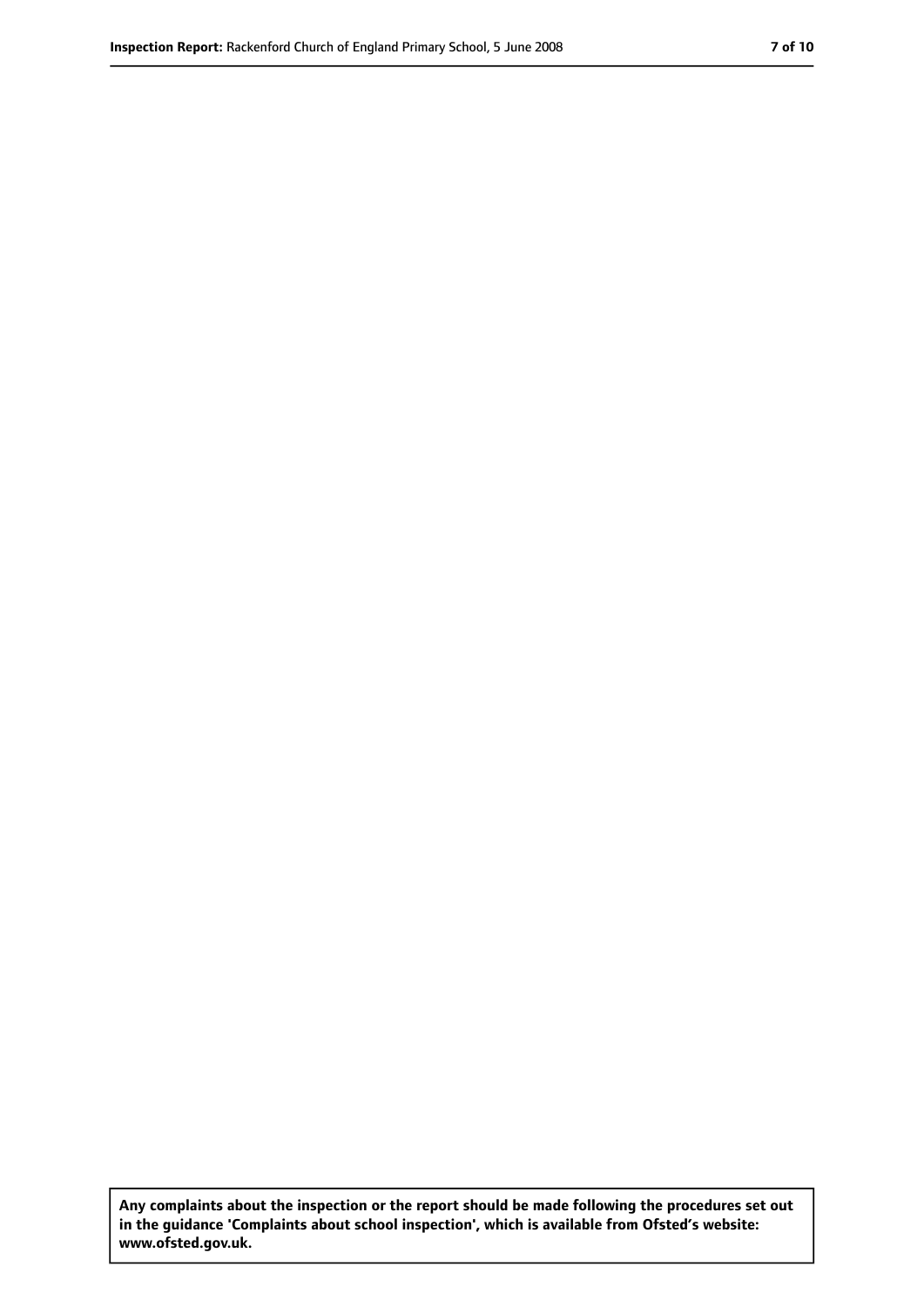# **Inspection judgements**

| $^{\backprime}$ Key to judgements: grade 1 is outstanding, grade 2 good, grade 3 satisfactory, and | <b>School</b>  |
|----------------------------------------------------------------------------------------------------|----------------|
| arade 4 inadeguate                                                                                 | <b>Overall</b> |

#### **Overall effectiveness**

| How effective, efficient and inclusive is the provision of education, integrated<br>care and any extended services in meeting the needs of learners? |     |
|------------------------------------------------------------------------------------------------------------------------------------------------------|-----|
| Effective steps have been taken to promote improvement since the last<br>inspection                                                                  | Yes |
| How well does the school work in partnership with others to promote learners'<br>well-being?                                                         |     |
| The effectiveness of the Foundation Stage                                                                                                            |     |
| The capacity to make any necessary improvements                                                                                                      |     |

#### **Achievement and standards**

| How well do learners achieve?                                                                               |  |
|-------------------------------------------------------------------------------------------------------------|--|
| The standards <sup>1</sup> reached by learners                                                              |  |
| How well learners make progress, taking account of any significant variations between<br>groups of learners |  |
| How well learners with learning difficulties and disabilities make progress                                 |  |

#### **Personal development and well-being**

| How good is the overall personal development and well-being of the<br>learners?                                  |  |
|------------------------------------------------------------------------------------------------------------------|--|
| The extent of learners' spiritual, moral, social and cultural development                                        |  |
| The extent to which learners adopt healthy lifestyles                                                            |  |
| The extent to which learners adopt safe practices                                                                |  |
| How well learners enjoy their education                                                                          |  |
| The attendance of learners                                                                                       |  |
| The behaviour of learners                                                                                        |  |
| The extent to which learners make a positive contribution to the community                                       |  |
| How well learners develop workplace and other skills that will contribute to<br>their future economic well-being |  |

#### **The quality of provision**

| How effective are teaching and learning in meeting the full range of the<br>learners' needs?          |  |
|-------------------------------------------------------------------------------------------------------|--|
| How well do the curriculum and other activities meet the range of needs<br>and interests of learners? |  |
| How well are learners cared for, guided and supported?                                                |  |

#### **Annex A**

 $^1$  Grade 1 - Exceptionally and consistently high; Grade 2 - Generally above average with none significantly below average; Grade 3 - Broadly average to below average; Grade 4 - Exceptionally low.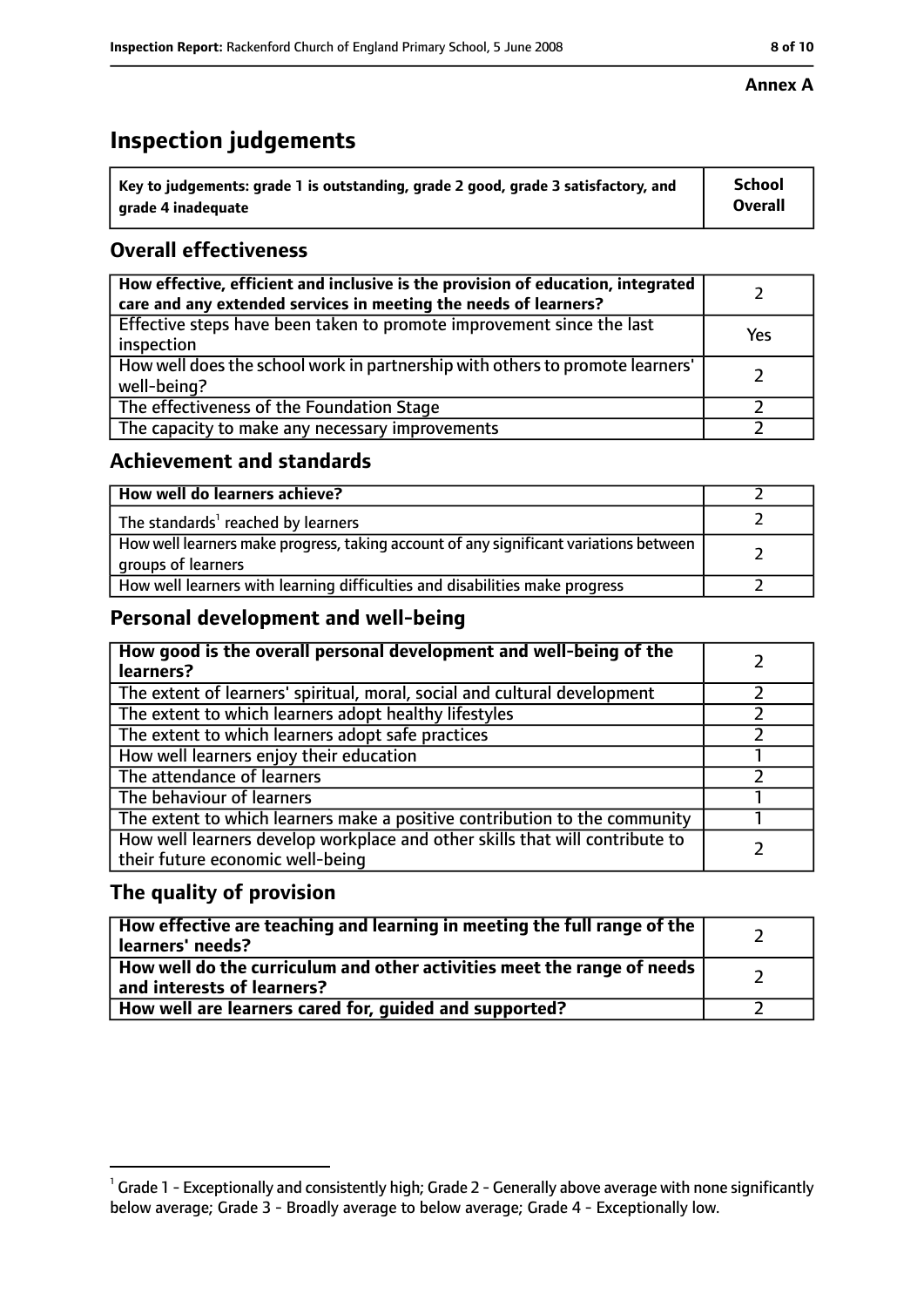#### **Annex A**

# **Leadership and management**

| How effective are leadership and management in raising achievement              |     |
|---------------------------------------------------------------------------------|-----|
| and supporting all learners?                                                    |     |
| How effectively leaders and managers at all levels set clear direction leading  |     |
| to improvement and promote high quality of care and education                   |     |
| How effectively leaders and managers use challenging targets to raise standards |     |
| The effectiveness of the school's self-evaluation                               |     |
| How well equality of opportunity is promoted and discrimination tackled so      |     |
| that all learners achieve as well as they can                                   |     |
| How effectively and efficiently resources, including staff, are deployed to     | 7   |
| achieve value for money                                                         |     |
| The extent to which governors and other supervisory boards discharge their      |     |
| responsibilities                                                                |     |
| Do procedures for safequarding learners meet current government                 | Yes |
| requirements?                                                                   |     |
| Does this school require special measures?                                      | No  |
| Does this school require a notice to improve?                                   | No  |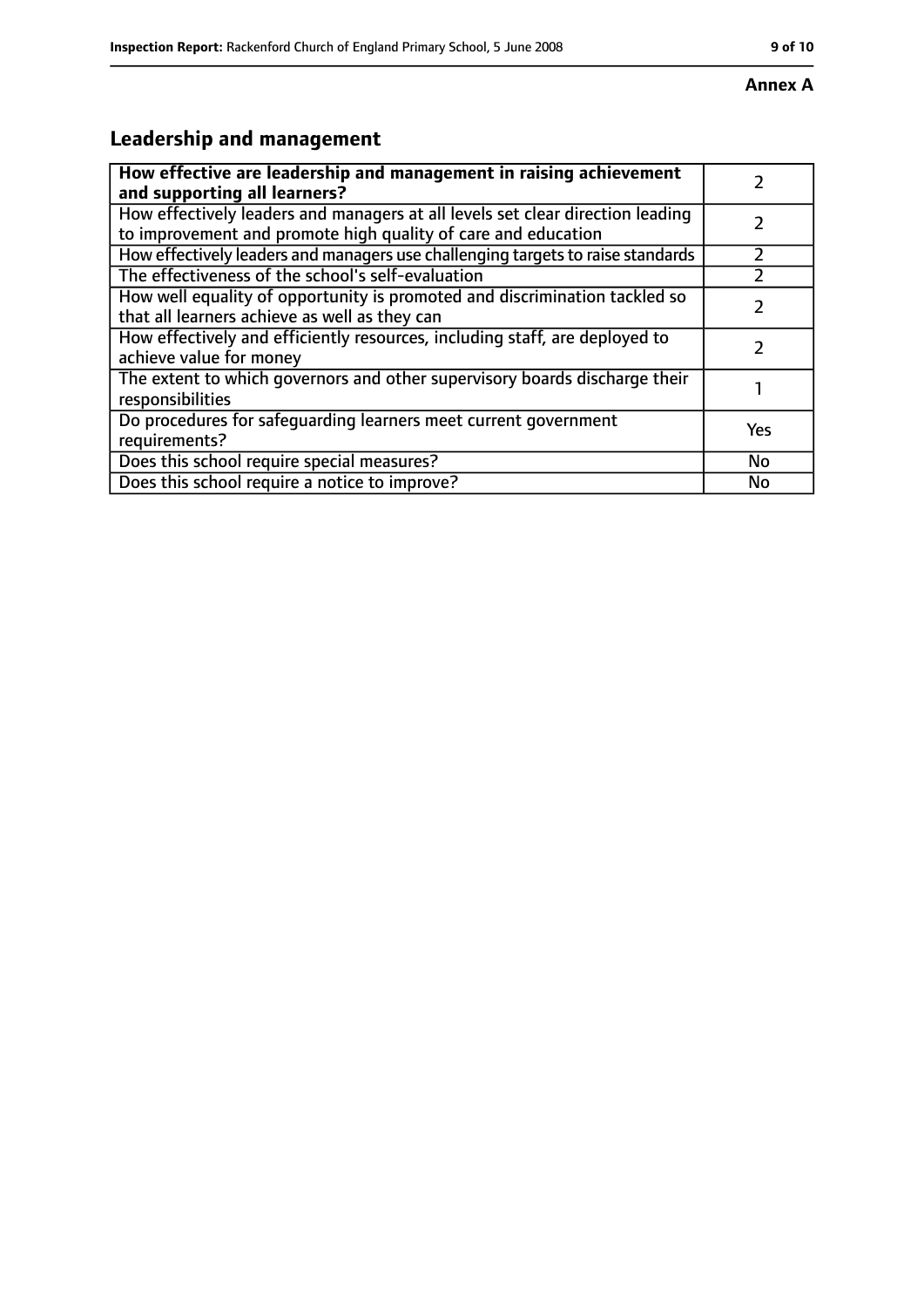#### **Annex B**

## **Text from letter to pupils explaining the findings of the inspection**

9 June 2008

Dear Children

Inspection of Rackenford Church of England Primary School, Tiverton EX16 8DU

Thank you for welcoming me to your school recently. I enjoyed talking to groups of you, seeing some of your work and walking round your school. You were very helpful in answering my questions. I am pleased you like your school so much and you are right to say it is a good school. Here are some of the highlights I noticed:

- You behave exceptionally well in class and around the school. Nearly all of you have special jobs to help around the school and I could see how well you carry out these responsibilities.
- You work hard in lessons and make good progress. Those of you who find learning more difficult are helped very well by the additional teaching assistants.
- Your teachers plan interesting lessons and make sure that your work is not too hard or too easy.
- The range of extra activities, clubs and trips provided by the school is brilliant. You are extremely lucky to have so many special events such as the residential visits to France and London, kayaking sessions, visits to a mosque and Exeter Cathedral and taking part in events such as the Exmoor Challenge.
- Everyone who works at the school takes good care of you and makes sure you are safe.
- Your headteacher has lots of ideas of how to improve the school. She is helped very well by her colleagues and the governors.

I have asked the headteacher, staff and governors to work together on three things to make the school even better:

- Help you make even more progress with your writing.
- Provide more time for the children in the Reception class to choose what they would like to do and decide when they would like to play outside.
- Produce clear guidance for teachers about when to teach you new skills in each of the topics that you study.

I am sure you will have your own ideas about further ways to improve the school and will want to talk to your teachers about these.

Yours sincerely

Martin Kerly Lead Inspector